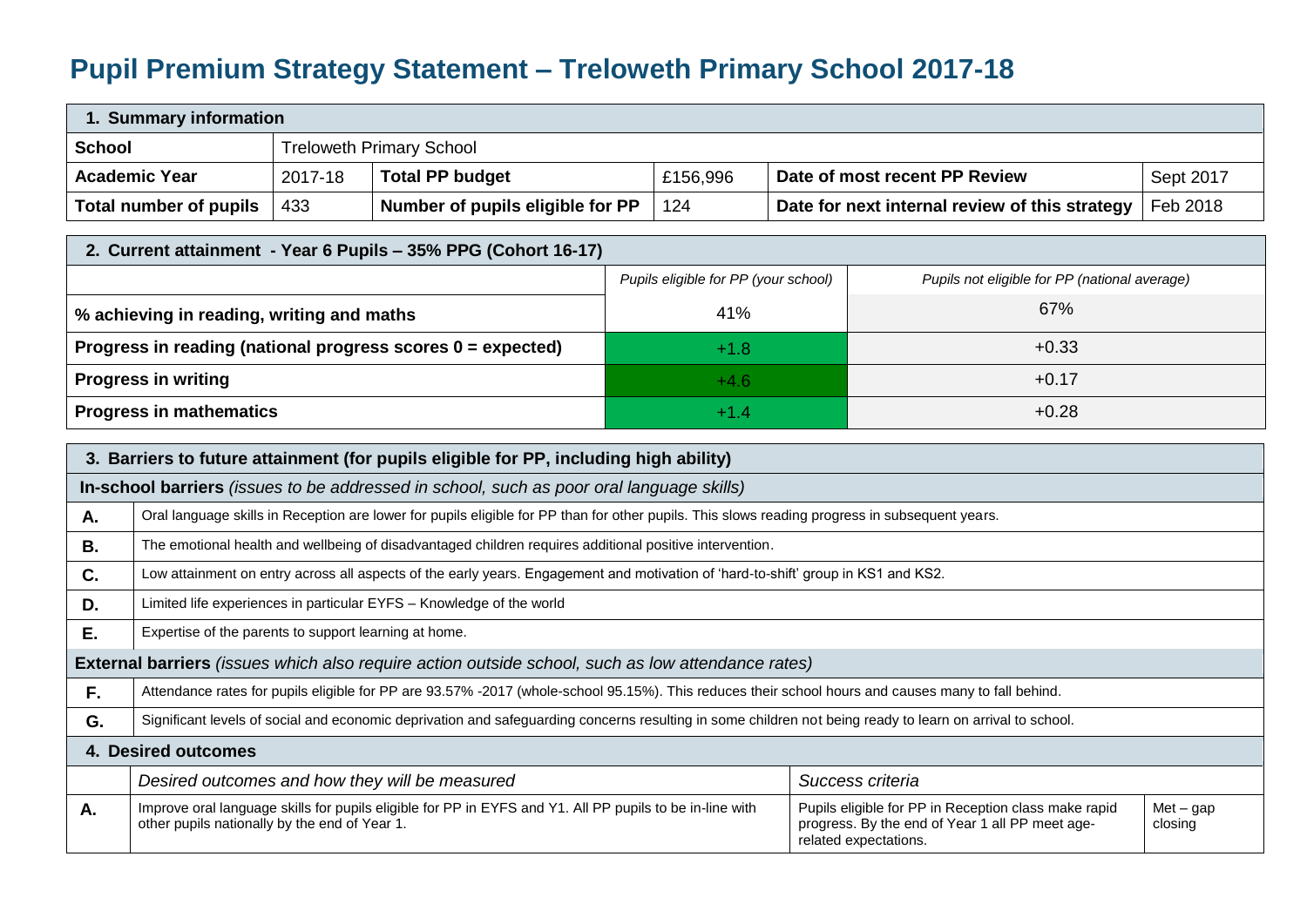| <b>B.</b> | Additional support provided by our pastoral team and outside agencies to enable disadvantaged pupils<br>with emotional health issues to have increased confidence and self-esteem and are better able to learn.                                                                                                                    | Progress can be articulated by adults-children<br>demonstrating increased confidence, self-esteem and<br>a readiness to learn.                                                           | Ongoing                                                                                                     |
|-----------|------------------------------------------------------------------------------------------------------------------------------------------------------------------------------------------------------------------------------------------------------------------------------------------------------------------------------------|------------------------------------------------------------------------------------------------------------------------------------------------------------------------------------------|-------------------------------------------------------------------------------------------------------------|
| C.        | PP pupils make accelerated progress so that by the end of EYFS and Year 1, their attainment is in-line<br>with their peers in Reading, Writing and Mathematics. PP pupils make accelerated progress so that by<br>the end of KS2 their attainment is in-line with their peers in Reading, Writing and particularly<br>Mathematics. | Difference is diminished between PP and non PP<br>pupils so that PP pupils are in line with their peers.                                                                                 | $KS1 - in line$<br>with National<br>KS2 - in line<br>with National &<br>gap has closed                      |
| D.        | Children will engage in a variety of experiences throughout their time at school - at least once every half<br>term. Opportunities and experiences to include class trips, theatre productions, residential visits,<br>meeting an author and attending extra-curricular activities.                                                | Children will be able to draw on enriched life<br>experiences in the classroom.                                                                                                          | Met & ongoing                                                                                               |
| E.        | Parents' knowledge and confidence to support their child at home is increased.                                                                                                                                                                                                                                                     | Pupils' homework completed and discussed with<br>parents. Increased confidence of parents to support<br>their child/children at home.                                                    | Ongoing                                                                                                     |
| F.        | Increased attendance rates for pupils eligible for PP in particular persistent absenteeism in-line with<br>national outcomes.                                                                                                                                                                                                      | Reduce the number of persistent absentees (13.8%)<br>2017) among pupils eligible for PP to 10% or below,<br>in-line with national outcomes.                                              | 12.22% PA<br>whole school.<br>Compared to<br>the whole<br>school 5.9% PA<br>PP children.<br>Target- ongoing |
| G.        | Children feel safe and ready to learn - attending school on time and accessing the learning in class<br>alongside peers.                                                                                                                                                                                                           | Children are punctual and there are high quality<br>additional resources in place to support improvement.<br>Children demonstrate a readiness to learn and are<br>positive about school. | 100% of pupils<br>and parents<br>said that they<br>feel safe in<br>school.                                  |

| 5. Planned expenditure                                                                                                                                                                      |         |  |  |  |  |
|---------------------------------------------------------------------------------------------------------------------------------------------------------------------------------------------|---------|--|--|--|--|
| Academic year                                                                                                                                                                               | 2017-18 |  |  |  |  |
| The three headings below enable schools to demonstrate how they are using the pupil premium to improve classroom pedagogy, provide targeted support<br>and support whole school strategies. |         |  |  |  |  |
| i. Quality of teaching for all                                                                                                                                                              |         |  |  |  |  |

| <b>Desired outcome</b>                                                          | Chosen action / approach                                                                                                                                           | What is the evidence and<br>rationale for this choice?                                                                                                                                                                          | How will you ensure it is<br>implemented well?                                                                                     | <b>Staff lead</b>  | When will you<br>review<br>implementation? |
|---------------------------------------------------------------------------------|--------------------------------------------------------------------------------------------------------------------------------------------------------------------|---------------------------------------------------------------------------------------------------------------------------------------------------------------------------------------------------------------------------------|------------------------------------------------------------------------------------------------------------------------------------|--------------------|--------------------------------------------|
| A: Improve oral language<br>skills for pupils eligible<br>for PP in EYFS and Y1 | ST to attend RWI training & lead<br>RWI top-up training to EYFS & new<br>staff in Autumn Term<br>Appraisal targets for support staff<br>focus on good modelling of | The Sutton Trust research suggests<br>high quality feedback is an effective<br>way to improve attainment, and it is<br>suitable as an approach that we<br>can embed across the school. We<br>want to continue to invest some of | Target-led appraisal.<br>Upskill training to deliver high quality<br>RWI.<br>EYFS lead to observe and coach<br>colleague delivery. | MW, KR, JS,<br>-FI | July 2018, informal<br>review – Feb '18    |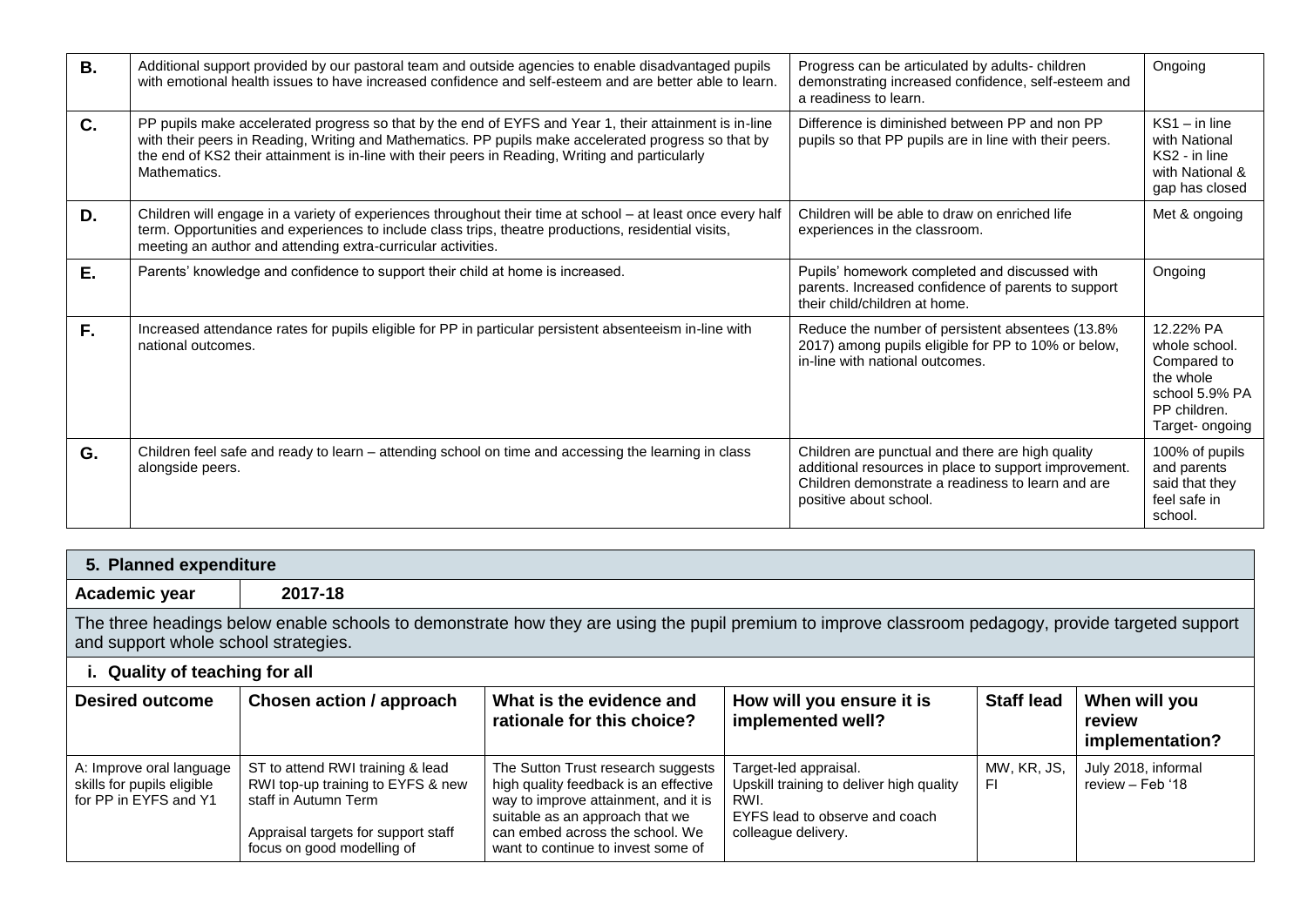|                                                                                                                                                                                          | language and communication - Staff<br>training on developing oracy for all<br>children.                                                                                                                                                                                                                                                                                                                                          | the PP in longer term change which<br>will help all pupils.                                                                                                                                                                                                                                                                             | External CPD undertaken. Staff<br>Meeting given to the importance of<br>modelling good language and<br>communication.                                                                                                    |                                                                 |                                                                               |
|------------------------------------------------------------------------------------------------------------------------------------------------------------------------------------------|----------------------------------------------------------------------------------------------------------------------------------------------------------------------------------------------------------------------------------------------------------------------------------------------------------------------------------------------------------------------------------------------------------------------------------|-----------------------------------------------------------------------------------------------------------------------------------------------------------------------------------------------------------------------------------------------------------------------------------------------------------------------------------------|--------------------------------------------------------------------------------------------------------------------------------------------------------------------------------------------------------------------------|-----------------------------------------------------------------|-------------------------------------------------------------------------------|
| C: PP pupils make<br>accelerated progress so that<br>by the end of EYFS and<br>Year 1, their attainment is<br>in-line with their peers in<br>Reading, Writing and<br><b>Mathematics.</b> | EYFS staff to assess and report using<br>Target Tracker & Tapestry to<br>communicate to parents.<br>EYFS teachers ensure that writing can<br>be evidenced through excellent<br>continuous provision (training by Early<br>Excellence practioners).<br>Number is taught daily and RWI is<br>delivered daily.                                                                                                                      | The assessment tools are recognised by<br>DFE and local authority as approved<br>providers.<br>Direct teaching has been identified as a<br>strength of our EYFS provision,<br>therefore increased opportunities<br>accelerates progress from low baselines<br>on entry.                                                                 | Staff training in assessment tools.<br>Targeted provision and intervention<br>programmes monitored carefully to further<br>accelerate progress.<br>Teaching, planning, marking and progress<br>closely monitored by SLT. | EYFS lead &<br>KS1 lead<br>Assistant<br>Heads &<br><b>SENCo</b> | July 2018, informal review -<br>Feb '18                                       |
| PP pupils make accelerated<br>progress so that by the end<br>of KS1 & KS2, their<br>attainment is in-line with<br>their peers in <b>Reading</b><br>(particularly the girls).             | Numicom intervention is used to diminish<br>the difference for those at risk of falling<br>behind in EYFS and Year 1.<br>All teachers continue to use 'ERICS' to<br>develop vocabulary.<br>Reading Karate continues to be<br>monitored and reviewed to increase the<br>amount pupils read at home and develop<br>a love of reading. Reading Week and<br>Author visits continue to be planned to<br>raise the profile of reading. | Evidence tells us that Numicom makes<br>accelerated progress.<br>ERICs support the improvement of<br>understanding vocabulary by exploring<br>'Explain, Retrieve, Infer, Choice'.<br>Reading Karate is a motivational<br>incentive and has been highly effective<br>in increasing the enthusiasm for reading<br>since its introduction. | Provision monitored by Assistant Head<br>$(KR)$ .<br>Provision monitored by Assistant Head<br>(MW).<br>Provision monitored by Assistant Head<br>(MW).                                                                    |                                                                 |                                                                               |
| PP Pupils make accelerated<br>progress so that by the end<br>of KS2, their attainment is<br>in-line with their peers and<br>others nationally in maths.                                  | Project Code X reading intervention is<br>used for pupils in Year 3 and 4 to<br>diminish the difference and accelerate<br>learning.<br>SENCo, Subject leader & class teacher<br>to monitor progress and impact of<br>intervention groups.<br>This year's focus for Y6 Booster groups<br>- Reading.                                                                                                                               | Project Code X materials appeal to this<br>age range. Evidence suggests that they<br>are effective in accelerating progress.<br>1:1 tuition has proven to be a successful<br>intervention in the past and has been<br>well attended as an after school<br>additional intervention.                                                      | Provision monitored by SENCo.<br>Provision monitored by Deputy Head (CC)                                                                                                                                                 |                                                                 |                                                                               |
|                                                                                                                                                                                          | $KR - \text{Maths } 1\text{-}1$ online coaching to be<br>offered to 16 Year 6 pupils to enable<br>them to meet the expected standard<br>(Thirdspace Learning).                                                                                                                                                                                                                                                                   | Evidence shows Thirdspace Learning<br>accelerates learning for PP pupils in<br>Year 6 when the program is undertaken<br>daily.                                                                                                                                                                                                          | Provision monitored by Assistant Head<br>$(KR)$ .                                                                                                                                                                        |                                                                 | Teachers: £65,500<br>TAs £84,000<br>1:1 tuition £1,500<br>Maths Tuition £5000 |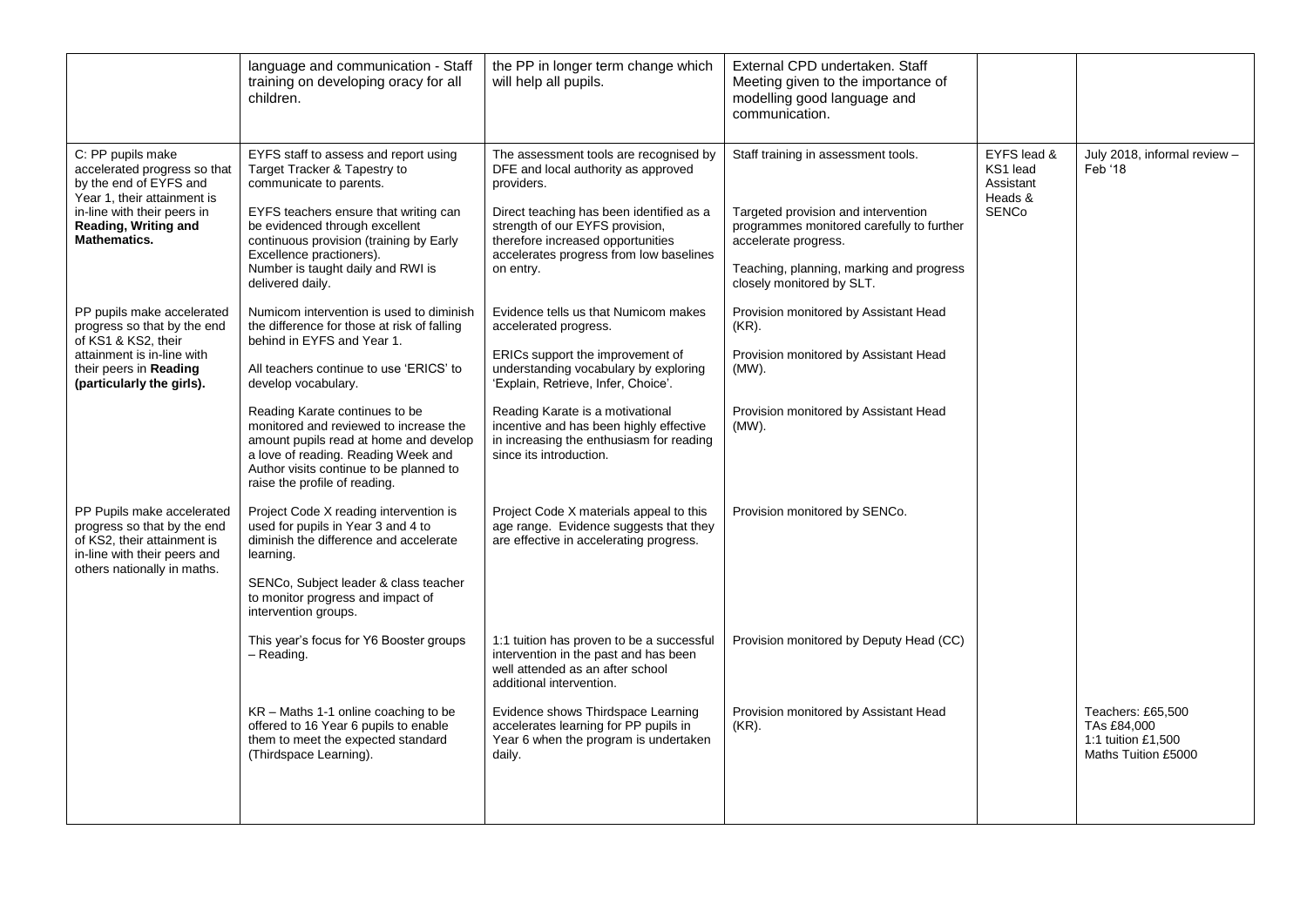| D: Children will engage<br>in a variety of<br>experiences throughout<br>their time at school - at<br>least once every half<br>term. Opportunities and<br>experiences to include<br>class trips, theatre<br>productions, residential<br>visits, meeting an author<br>and attending extra-<br>curricular activities. | 'Treloweth's top 42 things to do<br>before you are 10 3/4'. Whole<br>school expectation - minimum of a<br>half-termly enrichment opportunity -<br>e.g. refer to list above/ take children<br>on a class trip/ invite a guest in.<br>Ensure all year groups have the<br>opportunity to take part in a sports-<br>related club.<br>Lunchtime activities engage pupils<br>actively in purposeful team playing<br>opportunities. | Real life learning has the capacity<br>to stimulate interest, engagement<br>and participation. Varied<br>experiences help to prepare<br>children for living in a global<br>society.<br>Extra-curricular activities encourage<br>engagement, active lifestyles,<br>commitment, discipline and social<br>skills.<br>Physical well-being is known to<br>raise self-confidence and self-<br>esteem. | Enrichment opportunities mapped on<br>a tracker to allow teachers to look<br>back on pupils' previous 'enrichment<br>opportunities'.<br>Support given where appropriate in<br>planning visits/trips/residential<br>trips/inviting guest speakers in.<br>SLT to monitor and step into support<br>where required.<br>Children's views are gathered to<br>determine club choices.<br>Feedback from pupils will tell us if<br>they are confident, active and happy<br>in school. | <b>SLT</b><br>PP Lead to<br>support with<br>tracking | July 2018, informal<br>review - Feb '18                                                                                                  |  |
|--------------------------------------------------------------------------------------------------------------------------------------------------------------------------------------------------------------------------------------------------------------------------------------------------------------------|------------------------------------------------------------------------------------------------------------------------------------------------------------------------------------------------------------------------------------------------------------------------------------------------------------------------------------------------------------------------------------------------------------------------------|-------------------------------------------------------------------------------------------------------------------------------------------------------------------------------------------------------------------------------------------------------------------------------------------------------------------------------------------------------------------------------------------------|------------------------------------------------------------------------------------------------------------------------------------------------------------------------------------------------------------------------------------------------------------------------------------------------------------------------------------------------------------------------------------------------------------------------------------------------------------------------------|------------------------------------------------------|------------------------------------------------------------------------------------------------------------------------------------------|--|
|                                                                                                                                                                                                                                                                                                                    | Access to music instruction for all.<br>New instruments available for<br>2017/18 - Fifes.                                                                                                                                                                                                                                                                                                                                    | Learning a musical instrument<br>develops concentration, creativity<br>and listening.                                                                                                                                                                                                                                                                                                           | Music service to provide instruction,<br>school to buy the instruments.                                                                                                                                                                                                                                                                                                                                                                                                      | JC                                                   | £10,000                                                                                                                                  |  |
|                                                                                                                                                                                                                                                                                                                    | CPD - 20.12.17 Outdoor Learning<br>at Eden Project - Developing<br>Knowledge of the World                                                                                                                                                                                                                                                                                                                                    | Broaden children's experiences of<br>the world around them to enhance<br>their life experiences and draw<br>upon this in their learning.                                                                                                                                                                                                                                                        | All teachers and EYFS & Y1 TAs to<br>attend and identify next steps and<br>actions following the training.                                                                                                                                                                                                                                                                                                                                                                   |                                                      | £1000                                                                                                                                    |  |
| £167,000<br><b>Total budgeted cost</b>                                                                                                                                                                                                                                                                             |                                                                                                                                                                                                                                                                                                                                                                                                                              |                                                                                                                                                                                                                                                                                                                                                                                                 |                                                                                                                                                                                                                                                                                                                                                                                                                                                                              |                                                      |                                                                                                                                          |  |
|                                                                                                                                                                                                                                                                                                                    |                                                                                                                                                                                                                                                                                                                                                                                                                              |                                                                                                                                                                                                                                                                                                                                                                                                 |                                                                                                                                                                                                                                                                                                                                                                                                                                                                              |                                                      |                                                                                                                                          |  |
| ii. Targeted support                                                                                                                                                                                                                                                                                               |                                                                                                                                                                                                                                                                                                                                                                                                                              |                                                                                                                                                                                                                                                                                                                                                                                                 |                                                                                                                                                                                                                                                                                                                                                                                                                                                                              |                                                      |                                                                                                                                          |  |
| <b>Desired outcome</b>                                                                                                                                                                                                                                                                                             | <b>Chosen action/approach</b>                                                                                                                                                                                                                                                                                                                                                                                                | What is the evidence and<br>rationale for this choice?                                                                                                                                                                                                                                                                                                                                          | How will you ensure it is<br>implemented well?                                                                                                                                                                                                                                                                                                                                                                                                                               | <b>Staff lead</b>                                    | When will you<br>review<br>implementation?                                                                                               |  |
| <b>B.</b> Additional support<br>provided by our pastoral<br>team and outside                                                                                                                                                                                                                                       | A Pupil-wellbeing champion is part<br>of SLT.                                                                                                                                                                                                                                                                                                                                                                                | TIS is a local/ nationally recognised<br>programme which supports pupil<br>wellbeing.                                                                                                                                                                                                                                                                                                           | Whole-staff training on TIS approach.                                                                                                                                                                                                                                                                                                                                                                                                                                        | Pastoral<br>champion<br>(DM)                         | July 2018, informal<br>review - Feb '18                                                                                                  |  |
| agencies enable<br>disadvantaged pupils<br>with emotional health<br>issues to have increased<br>confidence and self-<br>esteem and are better<br>able to learn.                                                                                                                                                    | The school undertake a county wide<br>approach to improving the support<br>for mental health within children-<br>Trauma Informed School (TIS).                                                                                                                                                                                                                                                                               | There is a huge number of referrals<br>to CAMHS and they cannot meet all<br>the needs of the children.<br>Therefore, schools need to be fully<br>equipped with the skills to meet the<br>needs of the pupils so that they can                                                                                                                                                                   | Pastoral team to monitor the support<br>given to these pupils and provide<br>additional support/resources where<br>appropriate. Liaise with the child's<br>class teacher on a regular basis.<br>Progress monitored and additional                                                                                                                                                                                                                                            |                                                      | DM, BR and VL to be TIS<br>trained (booked 24 <sup>th</sup> and<br>25 <sup>th</sup> January).<br>TIS whole school training<br><b>TBC</b> |  |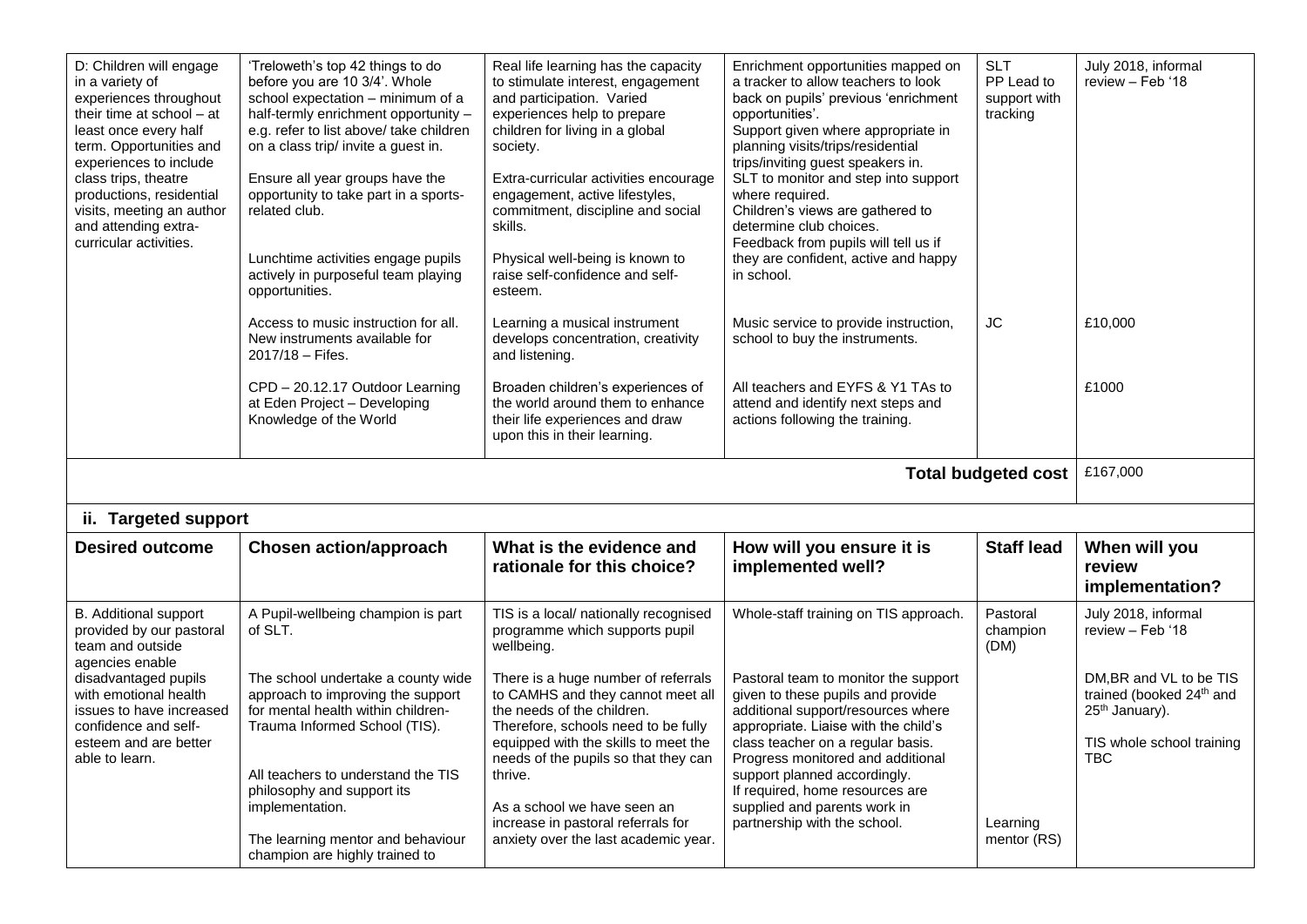|                                                                                                                                                                                                                                              | provide additional support for<br>referred children.                                                                                                                                                                                                                                                                                                                                                                                   | Learning mentors and behaviour<br>support provide early intervention.                                                                                       |                                                                                                                                                                                                                                                                                                                                              |                                |                                          |
|----------------------------------------------------------------------------------------------------------------------------------------------------------------------------------------------------------------------------------------------|----------------------------------------------------------------------------------------------------------------------------------------------------------------------------------------------------------------------------------------------------------------------------------------------------------------------------------------------------------------------------------------------------------------------------------------|-------------------------------------------------------------------------------------------------------------------------------------------------------------|----------------------------------------------------------------------------------------------------------------------------------------------------------------------------------------------------------------------------------------------------------------------------------------------------------------------------------------------|--------------------------------|------------------------------------------|
|                                                                                                                                                                                                                                              | AFA club targets children whose<br>self-esteem and confidence is low.                                                                                                                                                                                                                                                                                                                                                                  |                                                                                                                                                             | AFA is for a targeted group -<br>resources support its implementation.                                                                                                                                                                                                                                                                       | Deputy Head<br>& RS (BR)       |                                          |
|                                                                                                                                                                                                                                              | Early Excellence Project to be<br>delivered in EYFS.                                                                                                                                                                                                                                                                                                                                                                                   | Evidence supports physical activity<br>is a key tool is supporting positive                                                                                 | Teachers and TAs support the<br>running of clubs - it is an expectation                                                                                                                                                                                                                                                                      |                                |                                          |
|                                                                                                                                                                                                                                              | Extra-curricular activities to provide<br>other opportunities and enrichment.                                                                                                                                                                                                                                                                                                                                                          | mental health and wellbeing.                                                                                                                                | of the school. PP children are given<br>first choice.                                                                                                                                                                                                                                                                                        |                                |                                          |
|                                                                                                                                                                                                                                              | Trial Philosophy for Children (P4C)<br>sessions to increase confidence and<br>self-esteem, vocabulary, reasoning<br>& speaking and listening skills.                                                                                                                                                                                                                                                                                   | Evidence from another Cornish<br>school trial (Y5) showed a positive<br>increase in pupil confidence and<br>accelerated progress in Reading<br>and Writing. | Time given to P4C Trial leader to visit<br>another P4C school to develop<br>practice. Feedback in staff meeting to<br>share ideas.                                                                                                                                                                                                           |                                | £8220                                    |
| E: Parents' knowledge<br>and confidence to<br>support their child at<br>home is increased.<br>Pupils' homework<br>completed and<br>discussed with parents.<br>Increased confidence of<br>parents to support their<br>child/children at home. | Continue to provide regular<br>information sessions for parents to<br>enable them to learn more about as<br>aspect of the curriculum.<br>Workshops/sessions to run 17/18:<br>SEN, Phonics, Termly 'Meet the<br>Maths' sessions, E safety &<br>Reading/ERIC Session<br>Continue offering additional<br>opportunities for parents to see their<br>child's learning as well as support<br>them with learning at home e.g.<br>Numbers' Day | Research suggests that where<br>parents are involved in their<br>children's learning, this has a very<br>positive affect on their academic<br>attainment.   | Time given to subject and Key Stage<br>leaders to plan and deliver sessions.<br>Impact monitored and future sessions<br>planned accordingly.<br>Head and SLT to ensure opportunities<br>for information sessions are planned<br>and delivered.<br>Feedback sought from pupils, parents<br>and teachers and acted upon in future<br>sessions. | MW & KR<br>PP Lead to<br>track | July 2018, informal<br>$review - Feb'18$ |
|                                                                                                                                                                                                                                              | Home visits are undertaken to share<br>expectations and prepare for the<br>first few weeks and beyond.                                                                                                                                                                                                                                                                                                                                 |                                                                                                                                                             |                                                                                                                                                                                                                                                                                                                                              |                                |                                          |
|                                                                                                                                                                                                                                              | Offer storytelling and craft<br>workshops early into the term as<br>part of parent feedback from last<br>year. Then Tapestry and maths.                                                                                                                                                                                                                                                                                                |                                                                                                                                                             |                                                                                                                                                                                                                                                                                                                                              |                                |                                          |
| Transition into school is<br>smooth; children settle<br>quickly and understand<br>expectations. We<br>prepare children well.                                                                                                                 | Complete Baseline assessment in<br>the first three weeks to enable<br>formal teaching of RWI to start very<br>early again.                                                                                                                                                                                                                                                                                                             |                                                                                                                                                             |                                                                                                                                                                                                                                                                                                                                              |                                |                                          |
|                                                                                                                                                                                                                                              |                                                                                                                                                                                                                                                                                                                                                                                                                                        |                                                                                                                                                             |                                                                                                                                                                                                                                                                                                                                              | <b>Total budgeted cost</b>     | £8220                                    |
|                                                                                                                                                                                                                                              |                                                                                                                                                                                                                                                                                                                                                                                                                                        |                                                                                                                                                             |                                                                                                                                                                                                                                                                                                                                              |                                |                                          |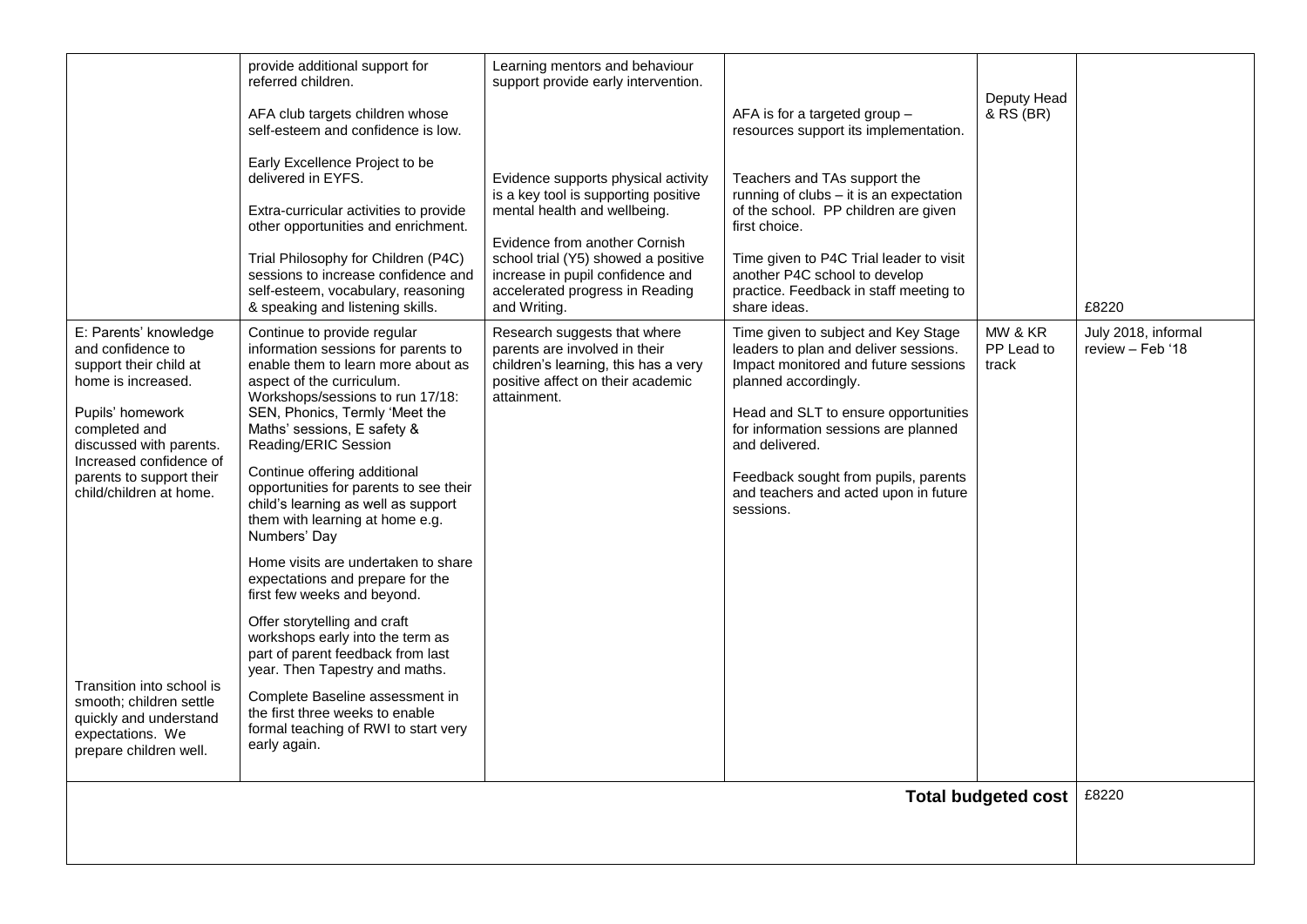| iii.<br>Other approaches                                                                                                                     |                                                                                                                                                                                                                                                                                                   |                                                                                                                                                                                       |                                                                                                                                                                                                                                                   |                                               |                                                     |  |  |
|----------------------------------------------------------------------------------------------------------------------------------------------|---------------------------------------------------------------------------------------------------------------------------------------------------------------------------------------------------------------------------------------------------------------------------------------------------|---------------------------------------------------------------------------------------------------------------------------------------------------------------------------------------|---------------------------------------------------------------------------------------------------------------------------------------------------------------------------------------------------------------------------------------------------|-----------------------------------------------|-----------------------------------------------------|--|--|
| <b>Desired outcome</b>                                                                                                                       | <b>Chosen action/approach</b>                                                                                                                                                                                                                                                                     | What is the evidence and<br>rationale for this choice?                                                                                                                                | How will you ensure it is<br>implemented well?                                                                                                                                                                                                    | <b>Staff lead</b>                             | When will you<br>review<br>implementation?          |  |  |
| F: Increased attendance<br>rates for pupils eligible<br>for PP in particular<br>persistent absenteeism<br>in-line with national<br>outcomes. | Attendance manager to continue to<br>monitor pupils and follow up on<br>absences. Attendance surgeries,<br>letters, informal support given as<br>appropriate. Morning pick-ups and<br>Breakfast Club places offered. Work<br>closely with new EWO to ensure<br>processes are as robust as can be. | In order to improve the attainment<br>and progress for children, we need<br>them to attend school. Data shows<br>this is a key area for some of our<br>PP children.                   | Thorough briefing and regular<br>meetings with Attendance manager<br>about existing attendance issues. PP<br>lead to work with Attendance<br>manager, Head and additional staff to<br>ensure provision and attendance<br>improves as a result.    | Head<br>teacher &<br>Pupil<br>Premium<br>Lead | July 2018, informal<br>review - Feb '18             |  |  |
| G. Children feel safe and<br>ready to learn $-$<br>attending school on time<br>and accessing the<br>learning in class<br>alongside peers.    | Pastoral team and additional<br>resources in place to support<br>children and their families where<br>appropriate. Children to be picked<br>up when families need this support.<br>Children may be invited to attend<br>breakfast club if appropriate.<br>Pupil conferencing developed            | In order for the children to feel safe<br>and ready to learn they need to<br>have access to a trusted adult, an<br>environment that is caring and pro-<br>active in their well-being. | Thorough briefing and regular<br>meetings with Pastoral Team. Head<br>and Pastoral Team to ensure support<br>is provided where difficulties arise.<br>Children access the curriculum and<br>partake fully in classroom activities as<br>a result. | Head,<br>Pastoral<br>Team<br>Champion         | Feb '18<br>F & G: £4000                             |  |  |
|                                                                                                                                              | further.                                                                                                                                                                                                                                                                                          |                                                                                                                                                                                       |                                                                                                                                                                                                                                                   | <b>KL</b>                                     |                                                     |  |  |
| £179,220<br><b>Total budgeted cost</b>                                                                                                       |                                                                                                                                                                                                                                                                                                   |                                                                                                                                                                                       |                                                                                                                                                                                                                                                   |                                               |                                                     |  |  |
|                                                                                                                                              |                                                                                                                                                                                                                                                                                                   |                                                                                                                                                                                       |                                                                                                                                                                                                                                                   |                                               | <b>School contribution to</b><br><b>PPG £22,224</b> |  |  |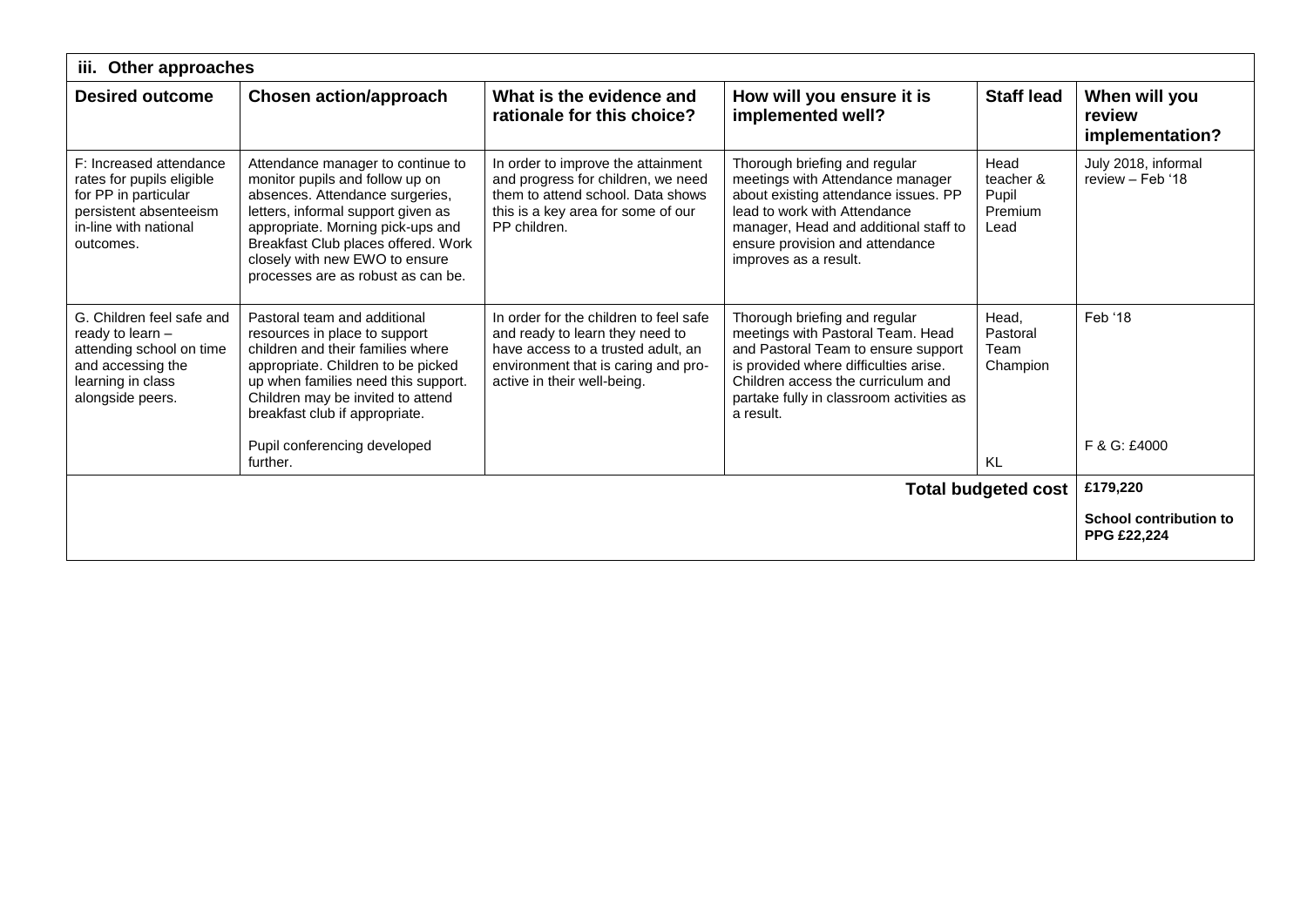| 6. Review of expenditure                                                           |                                                                                                                                                                                                                                                                     |                                                                                                                                                                                                                                                                                                                                                                                                                                                                                                                                                                                                                                                                                                           |                                                                                                                                                                                                                                                                                                                                                                              |                                          |  |  |  |
|------------------------------------------------------------------------------------|---------------------------------------------------------------------------------------------------------------------------------------------------------------------------------------------------------------------------------------------------------------------|-----------------------------------------------------------------------------------------------------------------------------------------------------------------------------------------------------------------------------------------------------------------------------------------------------------------------------------------------------------------------------------------------------------------------------------------------------------------------------------------------------------------------------------------------------------------------------------------------------------------------------------------------------------------------------------------------------------|------------------------------------------------------------------------------------------------------------------------------------------------------------------------------------------------------------------------------------------------------------------------------------------------------------------------------------------------------------------------------|------------------------------------------|--|--|--|
| <b>Previous Academic Year</b>                                                      |                                                                                                                                                                                                                                                                     |                                                                                                                                                                                                                                                                                                                                                                                                                                                                                                                                                                                                                                                                                                           |                                                                                                                                                                                                                                                                                                                                                                              |                                          |  |  |  |
|                                                                                    | i. Quality of teaching for all                                                                                                                                                                                                                                      |                                                                                                                                                                                                                                                                                                                                                                                                                                                                                                                                                                                                                                                                                                           |                                                                                                                                                                                                                                                                                                                                                                              |                                          |  |  |  |
| <b>Desired</b><br>outcome                                                          | <b>Chosen action/approach</b>                                                                                                                                                                                                                                       | <b>Estimated impact:</b> Did you meet the success criteria? Include impact on pupils not<br>eligible for PP, if appropriate.                                                                                                                                                                                                                                                                                                                                                                                                                                                                                                                                                                              | <b>Lessons</b><br>learned<br>(and whether<br>you will<br>continue with<br>this approach)                                                                                                                                                                                                                                                                                     | Cost                                     |  |  |  |
| A: Improve oral<br>language skills for<br>pupils eligible for<br>PP in EYFS and Y1 | ST to attend RWI training &<br>lead RWI top-up training to<br>EYFS & new staff in Autumn<br>Term<br>Appraisal targets for support<br>staff focus on good<br>modelling of language and<br>communication - Staff<br>training on developing oracy<br>for all children. | New Phonics lead - SU. Phonics lead attended training and shared notes with Teachers and TAs<br>and delivered a series of TA training meetings. RWI training took place for SU in May.<br><b>EYFS</b><br>In Reading PP children outperformed the rest of the cohort. In Reading, Writing and Maths progress<br>was in line with the rest of the cohort.<br>Year 1<br>In Reading PP children outperformed non-PP children.<br>Oracy has improved at same rate as phonics as children carried out daily speaking and listening<br>activities linked to the RWI programme in EYFS and Y1. Staff training on high quality feedback &<br>RWI. When taught with rigour RWI has a positive impact on attainment. | This remains a<br>key target.<br>Every member<br>of staff with<br>attend RWI<br>training in<br>September with<br>the RWI<br>Cornwall lead.<br>SU to support<br>staff in<br>implementing<br>new ideas and<br>ensuring<br>consistency and<br>pace across<br>EYFS and KS1.<br>A S&L trained<br>TA is going to<br>focus on S&L<br>provision daily<br>for KS1 pupils in<br>18/19. | £1800<br>$+$<br>staffing<br>overtim<br>e |  |  |  |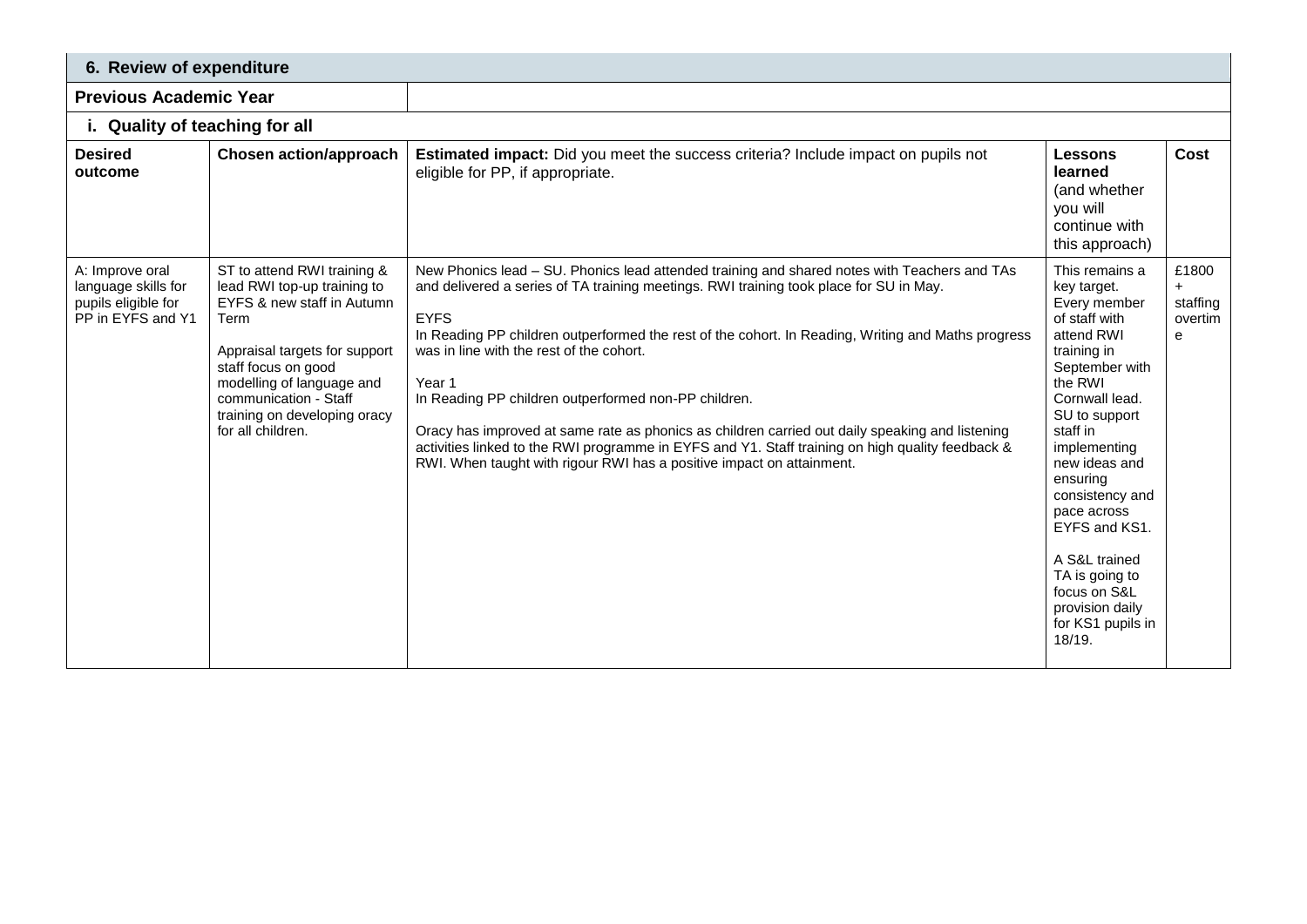| C: PP pupils make<br>accelerated progress<br>so that by the end of<br>EYFS and Year 1,<br>their attainment is in-<br>line with their peers in<br>Reading, Writing and<br><b>Mathematics.</b> | EYFS staff to assess and report<br>using Target Tracker & Tapestry<br>to communicate to parents.<br>EYFS teachers ensure that<br>writing can be evidenced<br>through excellent continuous<br>provision (training by Early<br>Excellence practioners).<br>Number is taught daily and RWI<br>is delivered daily.                                                           | EYFS PP v Non<br>Reading 57% v 81%<br>Writing: 52% v 67%<br>Number: 65% v 81%<br>Y1 PP v Non<br>Reading 47% v 71%<br>Writing: 53% v 75%<br>Mathematics: 41% v 64%<br>Year 1 PP<br>Reading: 4.4<br>Writing: 3.7<br>Mathematics: 3.8<br>Y2 PP v Non                                                                                                                                                                                                                                                                                                                                                                                                                                                                                                                                                                                                                                        | Next year we will<br>use Target tracker<br>& report to Core<br>Stats. In class the<br>teachers will<br>evidence learning<br>in 'learning<br>journeys' to share<br>with pupils and<br>parents.                                             |  |
|----------------------------------------------------------------------------------------------------------------------------------------------------------------------------------------------|--------------------------------------------------------------------------------------------------------------------------------------------------------------------------------------------------------------------------------------------------------------------------------------------------------------------------------------------------------------------------|------------------------------------------------------------------------------------------------------------------------------------------------------------------------------------------------------------------------------------------------------------------------------------------------------------------------------------------------------------------------------------------------------------------------------------------------------------------------------------------------------------------------------------------------------------------------------------------------------------------------------------------------------------------------------------------------------------------------------------------------------------------------------------------------------------------------------------------------------------------------------------------|-------------------------------------------------------------------------------------------------------------------------------------------------------------------------------------------------------------------------------------------|--|
| PP pupils make<br>accelerated progress<br>so that by the end of<br>KS1 & KS2, their<br>attainment is in-line<br>with their peers in<br><b>Reading (particularly</b><br>the girls).           | Numicom intervention is used to<br>diminish the difference for those<br>at risk of falling behind in EYFS<br>and Year 1.<br>All teachers continue to use<br>'ERICS' to develop vocabulary.                                                                                                                                                                               | Reading 50% v 85%<br>Writing: 43% v 80%<br>Mathematics: 43% v 80%<br>Year 2 PP<br>Reading: 6.3<br>Writing: 6.3<br>Mathematics: 6.8<br>Accelerated progress has been made to close gaps in Year 2.                                                                                                                                                                                                                                                                                                                                                                                                                                                                                                                                                                                                                                                                                        | To increase pupil<br>voice and<br>recognise barriers<br>to learning 1-1<br>Teacher pupil<br>monitoring time<br>every half-term.<br>Y3 & Y4 Project X                                                                                      |  |
| PP Pupils make<br>accelerated progress<br>so that by the end of<br>KS2, their attainment<br>is in-line with their                                                                            | Reading Karate continues to be<br>monitored and reviewed to<br>increase the amount pupils read<br>at home and develop a love of<br>reading. Reading Week and<br>Author visits continue to be<br>planned to raise the profile of<br>reading.<br>Project Code X reading<br>intervention is used for pupils in<br>Year 3 and 4 to diminish the<br>difference and accelerate | 100% of parents' interacted with Tapestry this year which meant parents were aware of their child's next steps and could support<br>this at home. This developed a very good relationship with parents.<br>Y1 Phonics 2015-16 60% (47% PP)<br>2016-17 73% (50% PP)<br>2017-18 78% (65% PP v 70% National other - in line with National)<br>Huge increase in motivation to read. Non-readers continue to be picked up by TAs.<br>In year groups 2, 3 5 and 6 accelerated progress was made in Reading, Writing and Mathematics.<br>End of KS2 - PP v Non<br>Reading: 74% v 100% of their peers<br>Writing: 74% v 88% of their peers<br>Maths: 68% v 88% of their peers                                                                                                                                                                                                                    | intervention next<br>year & RWI<br>intervention for Y3<br>pupils. Fresh Start<br>to be used where<br>appropriate.<br>Word Smith will be<br>introduced across<br>the school to<br>increase language<br>acquisition.                        |  |
| peers and others<br>nationally in maths.                                                                                                                                                     | learning.<br>SENCo, Subject leader & class<br>teacher to monitor progress and<br>impact of intervention groups.<br>This year's focus for Y6 Booster<br>groups - Reading.<br>KR – Maths 1-1 online coaching<br>to be offered to 16 Year 6 pupils<br>to enable them to meet the<br>expected standard (Thirdspace<br>Learning).                                             | PP Average scaled score Reading and Maths: +3.1 (Significantly above National)<br>FSM Average scaled score Reading and Maths: +3.3 Significantly above National)<br>FSM Ever Average scaled score Reading and Maths: +3.1 (Significantly above National)<br>PP expected standard Reading, Writing & Maths: + 25% (Significantly above National)<br>FSM expected standard Reading, Writing Maths: +35% (Significantly above National)<br>FSM Ever expected standard Reading Writing Maths: + 25% (Significantly above National)<br>All pupils progress Reading and Maths FSM6: 3.1 (Significantly above National)<br>By the end of KS2 gaps have closed in Reading, Writing and Mathematics and are in line with National in each subject<br>and for combined subjects (RWM) the attainment is in line with National demonstrating the impact of provision to<br>diminish the difference. | NELI Project to be<br>carried out in<br>EYFS - language<br>based programme.<br>SENCo, Subject<br>leader & class<br>teacher to monitor<br>progress and<br>impact of<br>intervention<br>groups.<br>Next year's focus<br>for $Y6 -$ continue |  |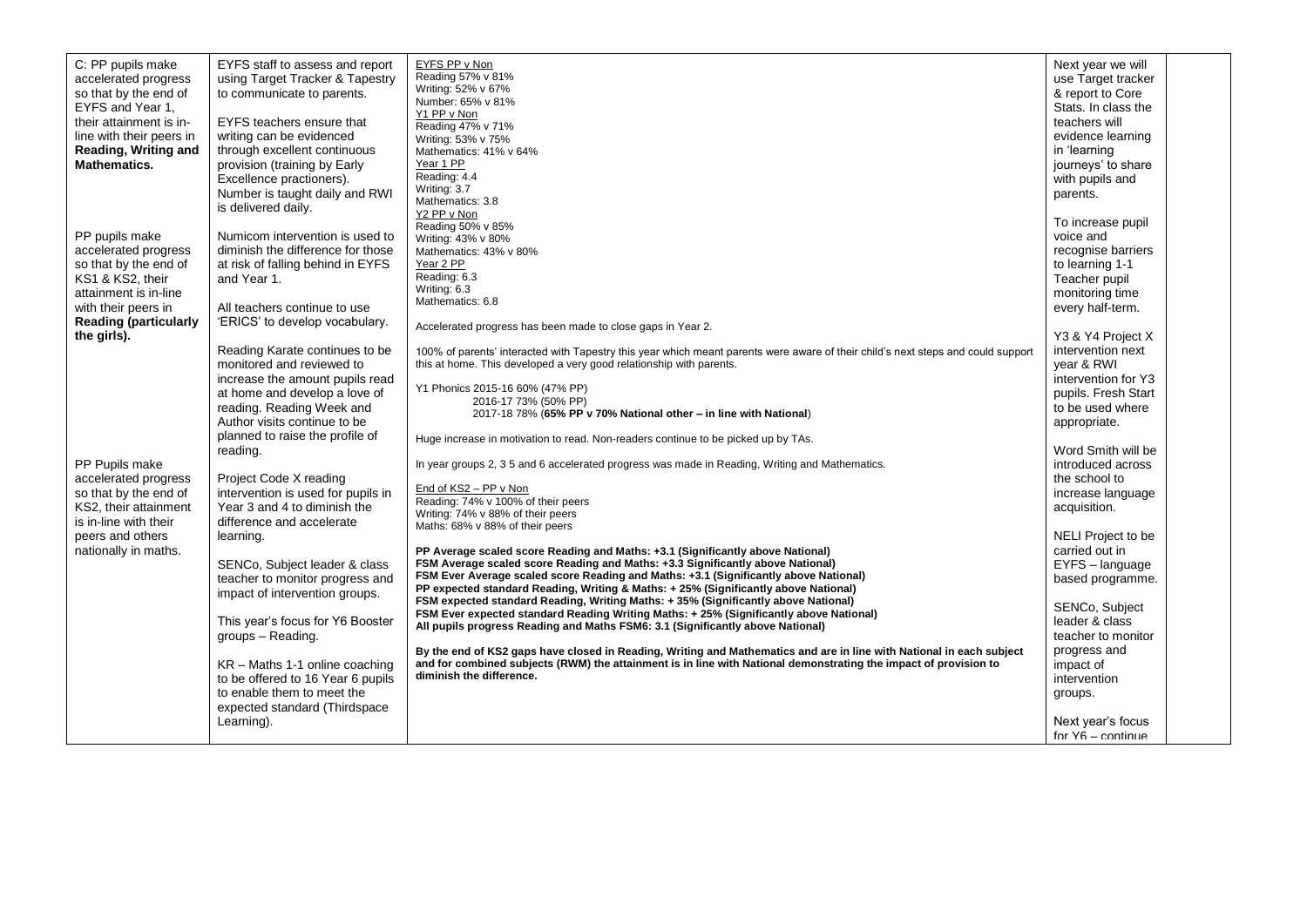| D: Children will<br>engage in a variety of<br>experiences<br>throughout their time<br>at school - at least<br>once every half term.<br>Opportunities and | 'Treloweth's top 42 things to do<br>before you are 10 3/4'. Whole<br>school expectation - minimum of<br>a half-termly enrichment<br>opportunity $-$ e.g. refer to list<br>above/ take children on a class<br>trip/ invite a guest in. | See 'enhanced experiences' overview. 'Treloweth's top 61 things to do' created to enhance the opportunities<br>offered to all children. Trialled this year, will make amendments accordingly.<br>Greater variety available to children. Increase in number of clubs as well as those attending. Competitions<br>attended eg. Football. Very positive responses in pupil conferencing and annual review. | Develop this<br>$further - see$<br>'Treloweth's top 61<br>things to do before<br>you are 10 3/4'. |  |
|----------------------------------------------------------------------------------------------------------------------------------------------------------|---------------------------------------------------------------------------------------------------------------------------------------------------------------------------------------------------------------------------------------|---------------------------------------------------------------------------------------------------------------------------------------------------------------------------------------------------------------------------------------------------------------------------------------------------------------------------------------------------------------------------------------------------------|---------------------------------------------------------------------------------------------------|--|
| experiences to include                                                                                                                                   |                                                                                                                                                                                                                                       |                                                                                                                                                                                                                                                                                                                                                                                                         | Children would like<br>more Fitter Future                                                         |  |
| class trips, theatre<br>productions,<br>residential visits,<br>meeting an author and                                                                     | Ensure all year groups have the<br>opportunity to take part in a<br>sports-related club.                                                                                                                                              | All Y2, 3 & 4 pupils have learnt an instrument this year. All children have the opportunity to take part in music<br>lessons.                                                                                                                                                                                                                                                                           | in the classrooms.<br>Implemented<br>immediately.                                                 |  |
| attending extra-<br>curricular activities.                                                                                                               | Lunchtime activities engage<br>pupils actively in purposeful                                                                                                                                                                          | Feedback from children tells us that they enjoy learning outside. We want to develop this into 2018/19.                                                                                                                                                                                                                                                                                                 |                                                                                                   |  |
|                                                                                                                                                          | team playing opportunities.                                                                                                                                                                                                           |                                                                                                                                                                                                                                                                                                                                                                                                         | New instruments<br>available for                                                                  |  |
|                                                                                                                                                          | Access to music instruction for<br>all. New instruments available<br>for $2017/18 -$ Fifes.                                                                                                                                           |                                                                                                                                                                                                                                                                                                                                                                                                         | $2018/19 - an$<br>electric drum kit.                                                              |  |
|                                                                                                                                                          | CPD - 20.12.17 Outdoor<br>Learning at Eden Project -<br>Developing Knowledge of the<br>World                                                                                                                                          |                                                                                                                                                                                                                                                                                                                                                                                                         |                                                                                                   |  |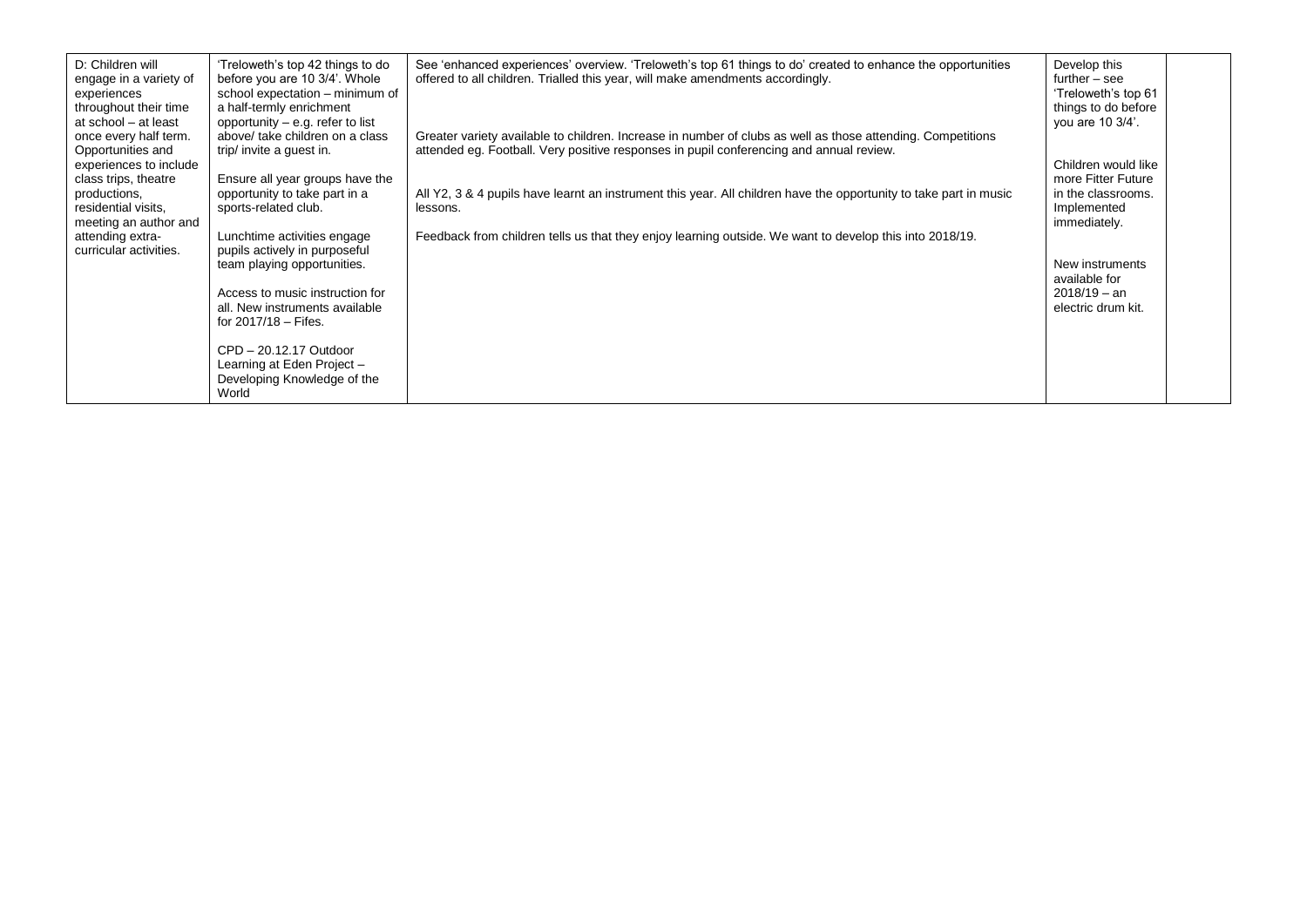| <b>Targeted support</b><br>ii.                                                                                                                                                                                                           |                                                                                                                                                                                                                                                                                                                                                                                                                                                                                                                                                                                                                                                                                                                                                                                            |                                                                                                                                                                                                                                                                                                                                                                                                                                                                                                                                                                                                                                                                                                                                                                                                                                                                                                                                                                                                                                                                                                                                                                                                                                                                                                                                                                                                                                                                                                                                                                                                                                                                                                                                                                                                                                                                                                                                                                                                                                                                                                                                                                                                                                                                                                                                                                                                                                                                                                                                                                                                                                                                                                                                                                                                         |                                                                                                                                                                                                                                                                                                                                                                                                                                                                                                      |      |  |  |
|------------------------------------------------------------------------------------------------------------------------------------------------------------------------------------------------------------------------------------------|--------------------------------------------------------------------------------------------------------------------------------------------------------------------------------------------------------------------------------------------------------------------------------------------------------------------------------------------------------------------------------------------------------------------------------------------------------------------------------------------------------------------------------------------------------------------------------------------------------------------------------------------------------------------------------------------------------------------------------------------------------------------------------------------|---------------------------------------------------------------------------------------------------------------------------------------------------------------------------------------------------------------------------------------------------------------------------------------------------------------------------------------------------------------------------------------------------------------------------------------------------------------------------------------------------------------------------------------------------------------------------------------------------------------------------------------------------------------------------------------------------------------------------------------------------------------------------------------------------------------------------------------------------------------------------------------------------------------------------------------------------------------------------------------------------------------------------------------------------------------------------------------------------------------------------------------------------------------------------------------------------------------------------------------------------------------------------------------------------------------------------------------------------------------------------------------------------------------------------------------------------------------------------------------------------------------------------------------------------------------------------------------------------------------------------------------------------------------------------------------------------------------------------------------------------------------------------------------------------------------------------------------------------------------------------------------------------------------------------------------------------------------------------------------------------------------------------------------------------------------------------------------------------------------------------------------------------------------------------------------------------------------------------------------------------------------------------------------------------------------------------------------------------------------------------------------------------------------------------------------------------------------------------------------------------------------------------------------------------------------------------------------------------------------------------------------------------------------------------------------------------------------------------------------------------------------------------------------------------------|------------------------------------------------------------------------------------------------------------------------------------------------------------------------------------------------------------------------------------------------------------------------------------------------------------------------------------------------------------------------------------------------------------------------------------------------------------------------------------------------------|------|--|--|
| <b>Desired outcome</b>                                                                                                                                                                                                                   | Chosen action/approach                                                                                                                                                                                                                                                                                                                                                                                                                                                                                                                                                                                                                                                                                                                                                                     | Estimated impact: Did you meet the success criteria? Include impact on pupils not eligible for PP, if<br>appropriate.                                                                                                                                                                                                                                                                                                                                                                                                                                                                                                                                                                                                                                                                                                                                                                                                                                                                                                                                                                                                                                                                                                                                                                                                                                                                                                                                                                                                                                                                                                                                                                                                                                                                                                                                                                                                                                                                                                                                                                                                                                                                                                                                                                                                                                                                                                                                                                                                                                                                                                                                                                                                                                                                                   | <b>Lessons</b><br>learned<br>(and whether<br>you will continue<br>with this<br>approach)                                                                                                                                                                                                                                                                                                                                                                                                             | Cost |  |  |
| <b>B.</b> Additional support<br>provided by our pastoral<br>team and outside agencies<br>enable disadvantaged<br>pupils with emotional health<br>issues to have increased<br>confidence and self-esteem<br>and are better able to learn. | A Pupil-wellbeing champion is part of<br>SLT. The school undertake a county<br>wide approach to improving the support<br>for mental health within children-<br>Trauma Informed School (TIS).<br>All teachers to understand the TIS<br>philosophy and support its<br>implementation.<br>The learning mentor and behaviour<br>champion are highly trained to provide<br>additional support for referred children.<br>AFA club targets children whose self-<br>esteem and confidence is low.<br>Early Excellence Project to be delivered<br>in EYFS.<br>Extra-curricular activities to provide<br>other opportunities and enrichment.<br>Trial Philosophy for Children (P4C)<br>sessions to increase confidence and<br>self-esteem, vocabulary, reasoning &<br>speaking and listening skills. | Analysis of data from the pastoral referral forms shared with SLT. There has been an increase in referrals-+28%, however, the previous<br>year was a low referral number.<br>Reason: Four of the referrals (57%) were from one class. In addition to this, two were made for children who have additional needs.<br><b>Action Points</b><br>There has been an extended transition meeting between EYFS and Yr1 to discuss children and transition period/set up to ease the<br>progression into Year 1.<br>Friendships: There has been a decrease in behaviour referrals -15%.<br>Reason: Clear embedded rules and consequences. Proactive members of staff. Positive reinforcement of the Diamond Rules through<br>class rewards and class diamonds. Regular meetings and up dates with key members of staff. Staff are being proactive when dealing with<br>challenging behaviour eg starting reward charts<br>There has been a decrease for all three categories -8%<br>Reason: Work has been done with the families and they have continued the improvement. Early identification of signs and early<br>conversations.<br>The impact of TIS - We only had the go ahead for the use of motional this term so can't review the impact. Staff agreed with the principles<br>of TIS and are open to more discussion and work around this. The activities used by BSW and LM have had a positive impact on the<br>behaviour and mental health of the children. All children under the care of the Pastoral Team are now assessed through the use of<br>Motional. Staff meeting to TBC and PLACE to be shared.<br>The Early Excellence Project supported our plans to re-arrange the children's learning environment enabling us to provide areas of<br>provision that supported the children to become independent learners. Continuous provision was then complimented through<br>enhancements. The project also supported our new planning systems and enabled us to meet the needs of the children through lots of first<br>hand experiences and visits. We needed to focus on the prime areas of learning in order for the children to be in a position to make<br>progress across the curriculum.<br>PE lead teacher & a TA have led a variety of clubs across the school which has increased the number of sport-related clubs on offer,<br>following pupil feedback from the annual review.<br>Philosophy for Children (P4C) sessions increasing vocabulary, self-esteem and speaking and listening skills – evident in lesson<br>observations (EYFS and Y4). Impact very clear from September to July, the trial has been shared will all teaching staff. Staff meetings<br>delivered to increase teacher knowledge and skills. P4C sessions will be delivered across the school from September. | All staff to receive TIS<br>training.<br>Reallocation of adults<br>to best support the<br>children who have<br>been referred to the<br>Pastoral team.<br>Build in TIS as part of<br>the Pastoral cycle so<br>we can roll out this<br>across the school.<br>There will be allocated<br>supervision next year<br>at regular time slots.<br>DM to lead whole<br>school information<br>session early<br>September-Thrive<br>session.<br>VL and BR to update<br>TIS board in the<br>staffroom- September. |      |  |  |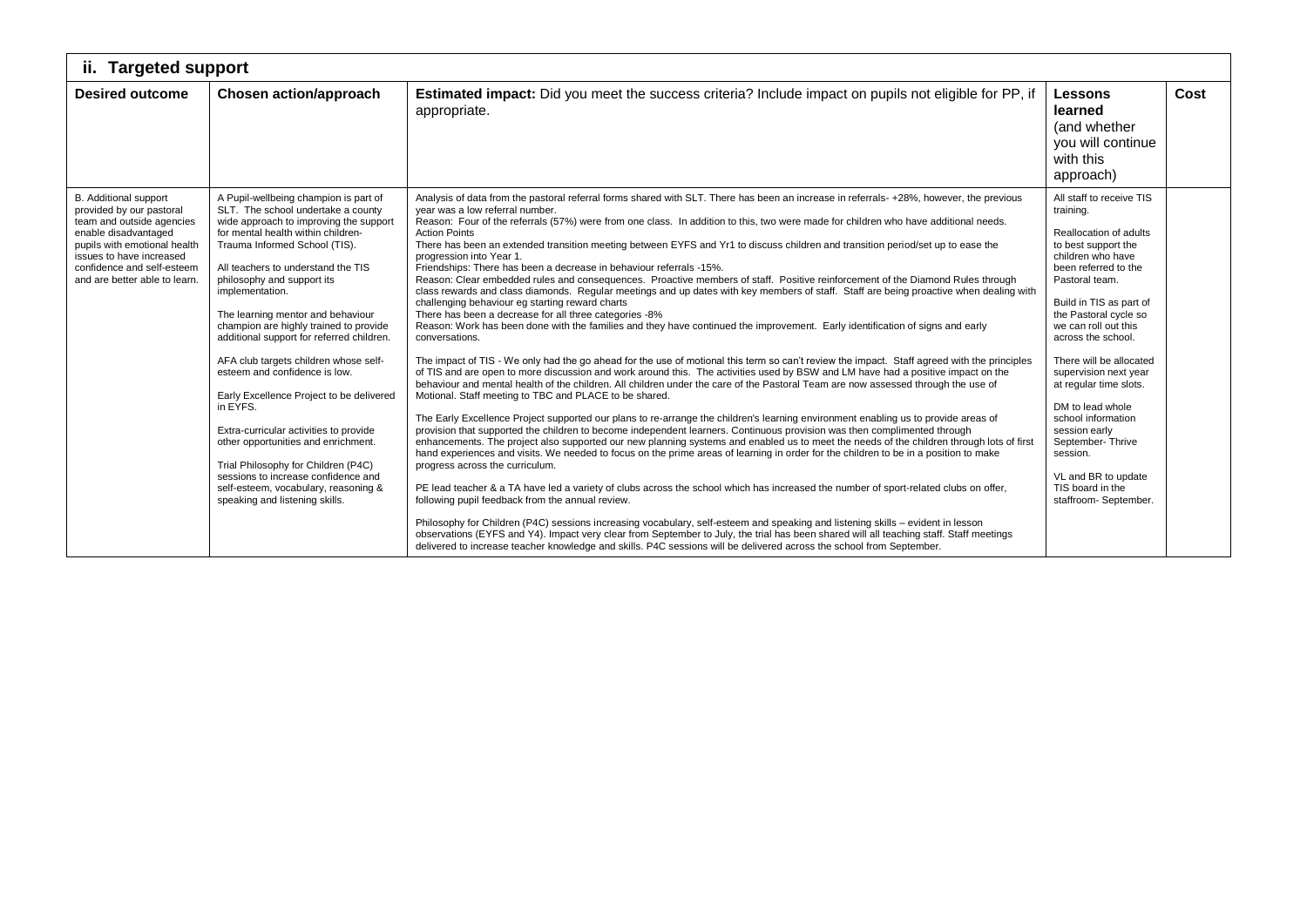| E: Parents'<br>knowledge and<br>confidence to<br>support their child at<br>home is increased.<br>Pupils' homework<br>completed and<br>discussed with<br>parents. Increased<br>confidence of<br>parents to support<br>their child/children | Continue to provide regular<br>information sessions for<br>parents to enable them to<br>learn more about as aspect<br>of the curriculum.<br>Workshops/sessions to run<br>17/18: SEN, Phonics, Termly<br>'Meet the Maths' sessions, E<br>safety & Reading/ERIC<br>Session<br>Continue offering additional<br>opportunities for parents to                                                                                                                                                               | Parent Information sessions and workshops delivered.<br>- SEN<br>- EYFS - Phonics<br>- Maths<br>- Tapestry<br>- Bug Club<br>- Meet the Maths sessions<br>The EYFS ran stay and play sessions in the Summer Term and 'Learning together' sessions weekly<br>to foster parent/school links.<br>Feedback from our Annual Review showed that 100% of parents would recommend the school to<br>another parent. 100% of parents agree that there is a warm welcome from staff. | Develop further -<br>support<br>available to<br>parents i.e.<br>workshops on<br>different areas<br>next year e.g.<br>Mathematics in<br>KS2.<br>Parental<br>workshops to<br>run 2018/19 -                                                                            |  |
|-------------------------------------------------------------------------------------------------------------------------------------------------------------------------------------------------------------------------------------------|--------------------------------------------------------------------------------------------------------------------------------------------------------------------------------------------------------------------------------------------------------------------------------------------------------------------------------------------------------------------------------------------------------------------------------------------------------------------------------------------------------|--------------------------------------------------------------------------------------------------------------------------------------------------------------------------------------------------------------------------------------------------------------------------------------------------------------------------------------------------------------------------------------------------------------------------------------------------------------------------|---------------------------------------------------------------------------------------------------------------------------------------------------------------------------------------------------------------------------------------------------------------------|--|
| at home.<br>Transition into<br>school is smooth;<br>children settle<br>quickly and<br>understand<br>expectations. We<br>prepare children<br>well.                                                                                         | see their child's learning as<br>well as support them with<br>learning at home e.g.<br>Numbers' Day<br>Home visits are undertaken<br>to share expectations and<br>prepare for the first few<br>weeks and beyond.<br>Offer storytelling and craft<br>workshops early into the<br>term as part of parent<br>feedback from last year.<br>Then Tapestry and maths.<br><b>Complete Baseline</b><br>assessment in the first three<br>weeks to enable formal<br>teaching of RWI to start very<br>early again. | Completed EYFS Baseline assessment in the first three weeks. Formal teaching of RWI started<br>earlier to maximise opportunity.<br>Home school visits, parent information sessions and many 'stay and play' sessions have supported<br>a smooth transition for new EYFS pupils (18/19). The first two days were part-time and this allowed<br>for smaller groups to settle and establish routines swiftly.                                                               | <b>SEN</b><br>Phonics<br>Termly 'Meet the<br>Maths' sessions<br>in each year<br>group<br>Year group<br>Reading &<br>Writing sessions<br>Continue<br>offering<br>additional<br>opportunities for<br>parents to see<br>their child's<br>learning e.g.<br>Numbers' Day |  |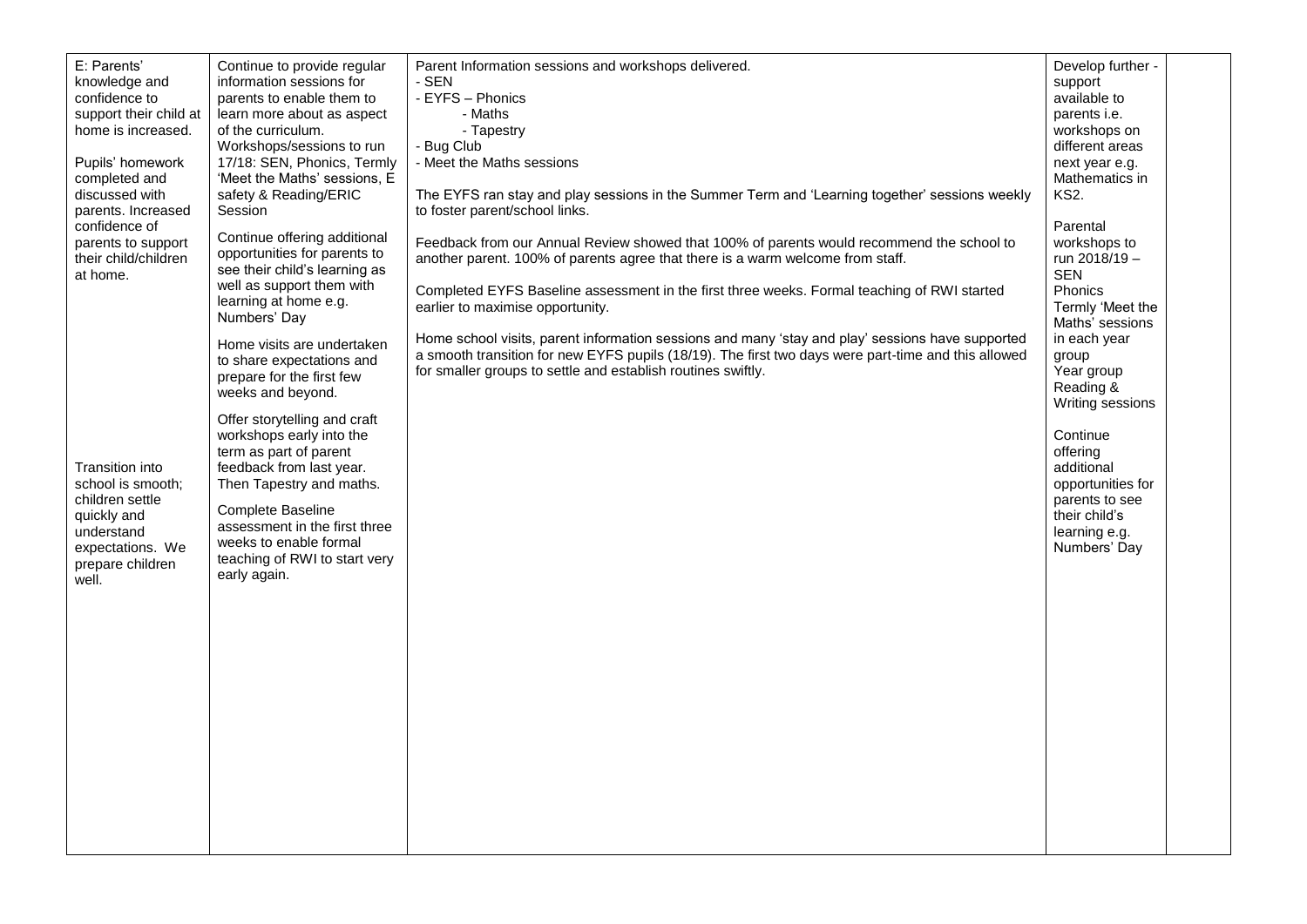| iii. Other approaches                                                                                                                        |                                                                                                                                                                                                                                                                                                   |  |                                                                                                                                                                                                                                                                                                                                                                                                                                                                  |                                                                                                                                             |                                                                                                                                  |  |                                                                                                                                                                                                                                                                                                                                                                                                                                                                                                                            |                                                                                             |      |
|----------------------------------------------------------------------------------------------------------------------------------------------|---------------------------------------------------------------------------------------------------------------------------------------------------------------------------------------------------------------------------------------------------------------------------------------------------|--|------------------------------------------------------------------------------------------------------------------------------------------------------------------------------------------------------------------------------------------------------------------------------------------------------------------------------------------------------------------------------------------------------------------------------------------------------------------|---------------------------------------------------------------------------------------------------------------------------------------------|----------------------------------------------------------------------------------------------------------------------------------|--|----------------------------------------------------------------------------------------------------------------------------------------------------------------------------------------------------------------------------------------------------------------------------------------------------------------------------------------------------------------------------------------------------------------------------------------------------------------------------------------------------------------------------|---------------------------------------------------------------------------------------------|------|
| <b>Desired</b><br>outcome                                                                                                                    | <b>Chosen</b><br>action/approach                                                                                                                                                                                                                                                                  |  | not eligible for PP, if appropriate.                                                                                                                                                                                                                                                                                                                                                                                                                             |                                                                                                                                             |                                                                                                                                  |  | <b>Estimated impact:</b> Did you meet the success criteria? Include impact on pupils                                                                                                                                                                                                                                                                                                                                                                                                                                       | <b>Lessons</b><br>learned<br>(and whether<br>you will<br>continue with<br>this<br>approach) | Cost |
| F: Increased attendance<br>rates for pupils eligible<br>for PP in particular<br>persistent absenteeism<br>in-line with national<br>outcomes. | Attendance manager to continue to<br>monitor pupils and follow up on<br>absences. Attendance surgeries,<br>letters, informal support given as<br>appropriate. Morning pick-ups and<br>Breakfast Club places offered. Work<br>closely with new EWO to ensure<br>processes are as robust as can be. |  | 2017/18<br>12.22% PA whole school. Compared to the<br>whole school 5.4% PA PP children.<br>$\frac{9}{6}$<br>Attendance<br>Absence<br>Persistent<br>absenteeism<br>2016/17<br>$\frac{9}{6}$<br>Attendance<br>Absence<br>Persistent<br>absenteeism<br>National absenteeism 4.0%<br>National persistent absenteeism 8.7%<br>2015/16<br>%<br>Attendance<br>Absence<br>Persistent<br>absenteeism<br>National absenteeism 4.0%<br>National persistent absenteeism 8.2% | <b>PPG</b><br>94.22 to be<br>confirmed<br>5.78 tbc<br>$5.8$ tbc<br><b>PPG</b><br>93.57<br>6.43<br>13.8<br><b>PPG</b><br>94.2<br>5.8<br>21.5 | Whole-<br>school<br>95.1<br>4.9<br>12.22<br>Whole-<br>school<br>95.15<br>4.85<br>10.1<br>Whole-<br>school<br>95.8<br>4.2<br>10.4 |  | This continues to be a key area for us,<br>particularly persistent absence.<br>We have taken steps to address this including<br>discussions during parental consultations,<br>sharing percentages frequently with parents and<br>focussed pupil premium attendance surgeries.<br>Actions: Deputy Head will support weekly<br>meetings with the Behaviour Champion, closely<br>supported by the EWO. The school is<br>considering fining parents when absence is<br>below 90% and holidays are taken without<br>permission. |                                                                                             |      |